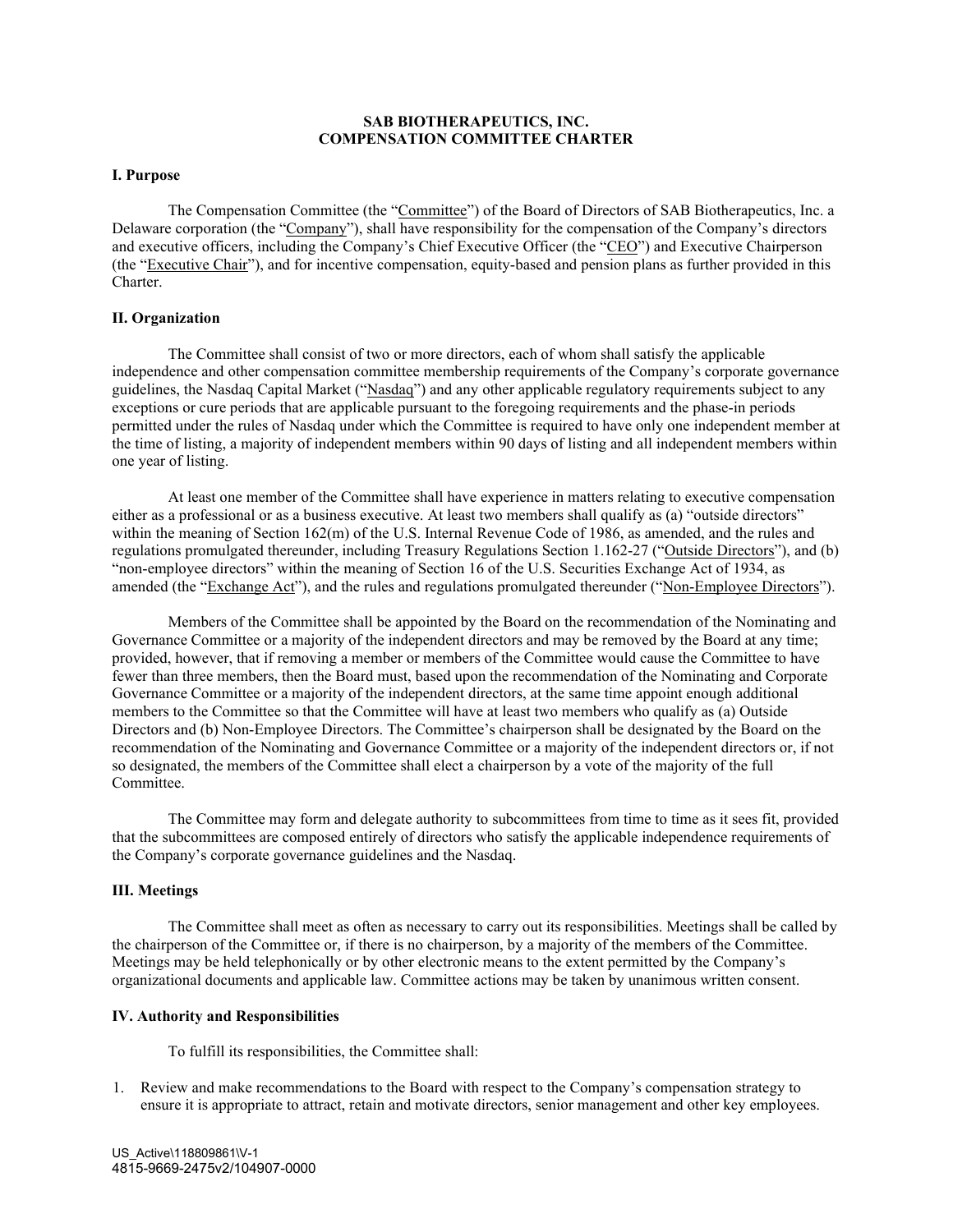- 2. Review and make recommendations to the Board with respect to the director and executive compensation philosophy, policies and programs that in the Committee's judgment support the Company's overall business strategy and review and discuss, at least annually, the material risks associated with director and executive compensation structure, policies and programs to determine whether such structure, policies and programs encourage excessive risk-taking and to evaluate compensation policies and practices that could mitigate any such risk.
- 3. On an annual basis, review and approve corporate goals and objectives relevant to the compensation of the Company's CEO, evaluate the CEO's performance in light of those goals and objectives and determine and approve CEO compensation based on this evaluation. In evaluating, determining and approving the long-term incentive component of CEO compensation, the Committee may consider, among such other factors as it may deem relevant, the Company's performance, shareholder returns, the value of similar incentive awards to executive officers at comparable companies, the value of similar awards given to other executive officers of the Company, the results of the most recent shareholder advisory vote on executive compensation required by Section 14A of the Exchange Act (the "Say-on-Pay Vote") and the awards given to the executive officer in past years. The CEO shall not be present during voting or deliberations relating to his or her compensation.
- 4. On an annual basis, review and approve corporate goals and objectives relevant to the compensation of the Company's Executive Chair, evaluate the Executive Chair's performance in light of those goals and objectives and determine and approve Executive Chair compensation based on this evaluation. In evaluating, determining and approving the long-term incentive component of Exec utive Chair compensation, the Committee may consider, among such other factors as it may deem relevant, the Company's performance, shareholder returns, the value of similar incentive awards to executive officers at comparable companies, the value of similar awards given to other executive officers of the Company, the results of the most recent Say-on-Pay Vote and the awards given to the executive officer in past years. The Executive Chair shall not be present during voting or deliberations relating to his or her compensation.
- 5. On an annual basis, review and approve the compensation of the Company's other executive officers, evaluate the executive officers' performance in light of those goals and objectives and determine and make recommendations to the Board with respect to executive officer compensation based on this evaluation. In evaluating and making recommendations with respect to the long-term incentive component of executive officer compensation, the Committee may consider, among such other factors as it may deem relevant, the Company's performance, shareholder returns, the value of similar incentive awards to executive officers at comparable companies, the value of similar awards given to other executive officers of the Company, the results of the most recent Say-on-Pay Vote and the awards given to the executive officer in past years. No executive officer may be present during voting or deliberations relating to his or her compensation.
- 6. Review and make recommendations to the Board with respect to the Company's incentive compensation, equity-based and pension plans, if any. With respect to each such plan, the Committee shall have responsibility for:
	- (a) implementing and administering the plan;
	- (b) setting performance targets under all annual bonus and long-term incentive compensation plans as appropriate and committing to writing any and all performance targets for executive officers who may be "covered employees" under applicable laws and regulations;
	- (c) if called for by the plan, certifying that any and all performance targets used for any performance-based equity compensation plans have been met before payment of any executive bonus or compensation or exercise of any executive award granted under any such plans;
	- (d) approving all amendments to, and terminations of, all compensation plans and any awards under such plans;
	- (e) granting any awards under any performance-based annual bonus, long- term incentive compensation and equity compensation plans to executive officers or current employees with the potential to become a CEO or an executive officer, including stock options and other equity rights (e.g., restricted stock and stock purchase rights);
	- (f) approving which executive officers are entitled to awards under the Company's stock option plans; and
	- (g) approving repurchases of securities from terminated employees.

In reviewing the Company's incentive compensation, equity-based and pension plans, the Committee may consider the plan's administrative costs, current plan features relative to any proposed new features, the results of the most recent Say- on-Pay Vote and the performance of the plan's internal and external administrators if any duties have been delegated.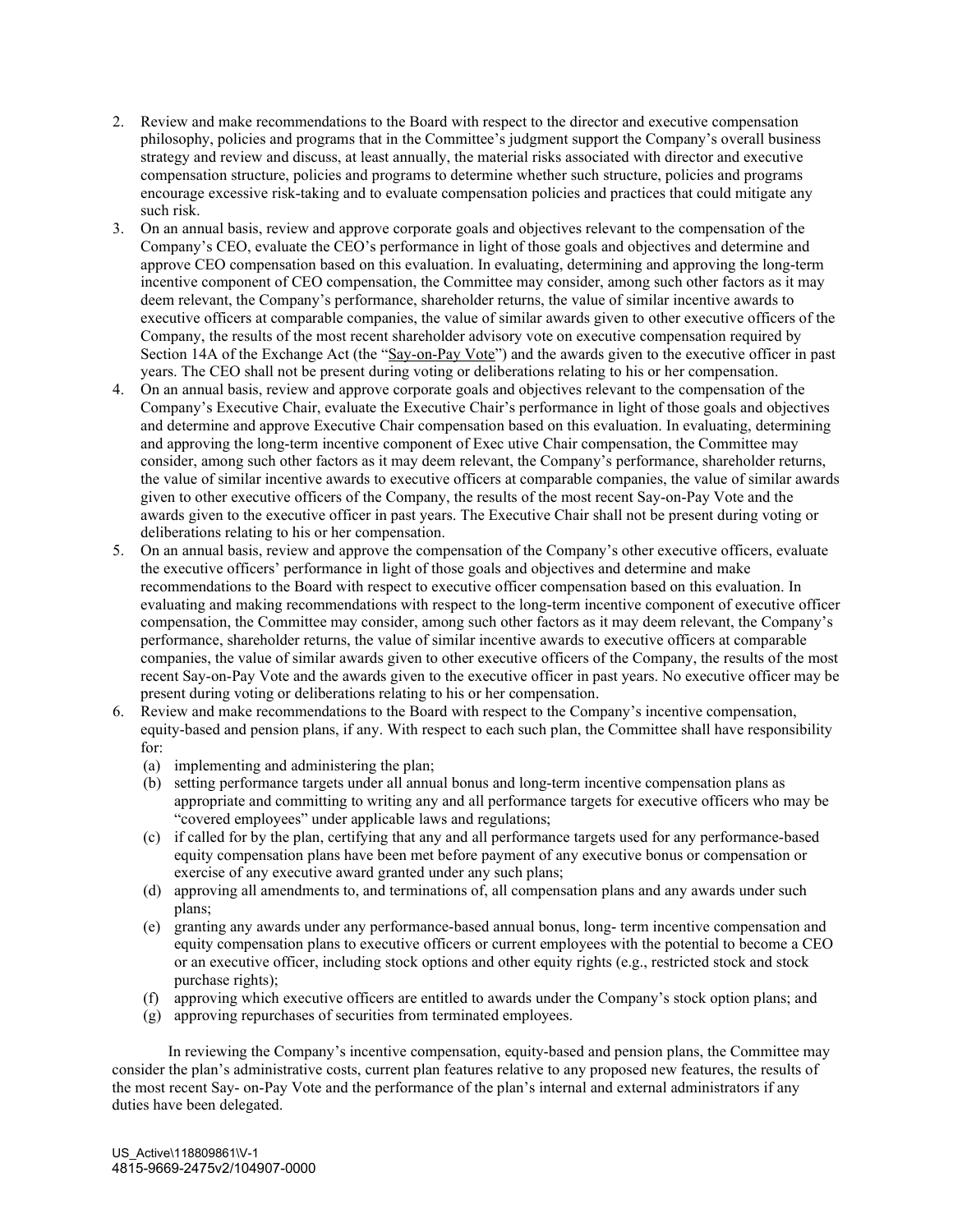- 7. Review and recommend to the Board for approval any employment agreement or compensatory transaction with an executive officer of the Company involving compensation in excess of \$120,000 per year.
- 8. Establish and periodically review policies concerning perquisite benefits and approve all special perquisites, special cash payments and other special compensation and benefits arrangements for officers and employees of the Company.
- 9. Determine and recommend to the Board for approval the Company's policy with respect to change-of-control or "parachute" payments. In reviewing the Company's policy with respect to change of control or "parachute" payments, the Committee may consider, among such other factors as it may deem relevant, the results of the most recent Say-on-Pay Vote on "parachute" payments, if any.
- 10. Review and make recommendations to the Board with respect to executive officer and director indemnification and insurance matters.
- 11. Review and recommend to the Board for approval the compensation of directors for their service to the Board. Review, evaluate and recommend changes, if appropriate, to the remuneration of directors.
- 12. Approve compensation awards, including individual awards, as may be required to comply with applicable tax and state corporate laws.
- 13. Review the Company's compensation disclosures in its annual proxy statement and its Annual Report on Form 10-K filed with the SEC and assist management in complying with proxy statement and annual report requirements. Review and discuss the Company's Compensation Discussion and Analysis ("CD&A") with management and based on such review and discussion, determine whether to recommend to the Board that such compensation disclosures and CD&A be disclosed in the Company's Annual Report on Form 10-K or annual proxy statement filed with the SEC, as applicable.
- 14. Review and recommend to the Board for approval the frequency with which the Company will conduct Say-on-Pay Votes, taking into account the results of the most recent shareholder advisory vote on frequency of Say-on-Pay Votes required by Section 14A of the Exchange Act, and review and recommend to the Board for approval the proposals regarding the Say-on-Pay Vote and the frequency of the Say-on-Pay Vote to be included in the Company's proxy statement filed with the SEC.
- 15. Prepare any report required by applicable rules and regulations or listing standards, including the report required by the SEC to be included in the Company's annual proxy statement, or, if the Company does not file a proxy statement, in the Company's Annual Report filed on Form 10-K with the SEC.
- 16. Review and assess the adequacy of this Charter annually and recommend to the Board any changes deemed appropriate by the Committee.
- 17. Review its own performance annually.
- 18. Report regularly to the Board.
- 19. Perform any other activities consistent with this Charter, the Company's by-laws and governing law, as the Committee or the Board deems necessary or appropriate.

## **V. Resources**

The Committee shall have the authority to retain or terminate, at its sole discretion, compensation consultants, independent legal counsel or other advisors (collectively, "Advisors") to assist the Committee in its responsibilities and shall be directly responsible for the appointment, compensation and oversight of the work of such Advisors. Before retaining an Advisor (other than in-house legal counsel and any Advisor whose role is limited to consulting on broad-based, non-discriminatory plans or providing information that is not customized in particular for the Company (as described in Item  $407(e)(3)(iii)$  of Regulation S-K)), the Committee shall consider the independence of such Advisor, including any independence factors that it is required to consider by law or Nasdaq rules.

The chairperson of the Committee, at the request of any member of the Committee, may request that any officer, employee or advisor of the Company attend a meeting of the Committee or otherwise respond to Committee requests.

The Committee shall have the sole authority to determine the terms of engagement and the extent of funding necessary (and to be provided by the Company) for payment of compensation to any Advisors or other professionals retained to advise the Committee and ordinary administrative expenses of the Committee that are necessary or appropriate in carrying out its duties.